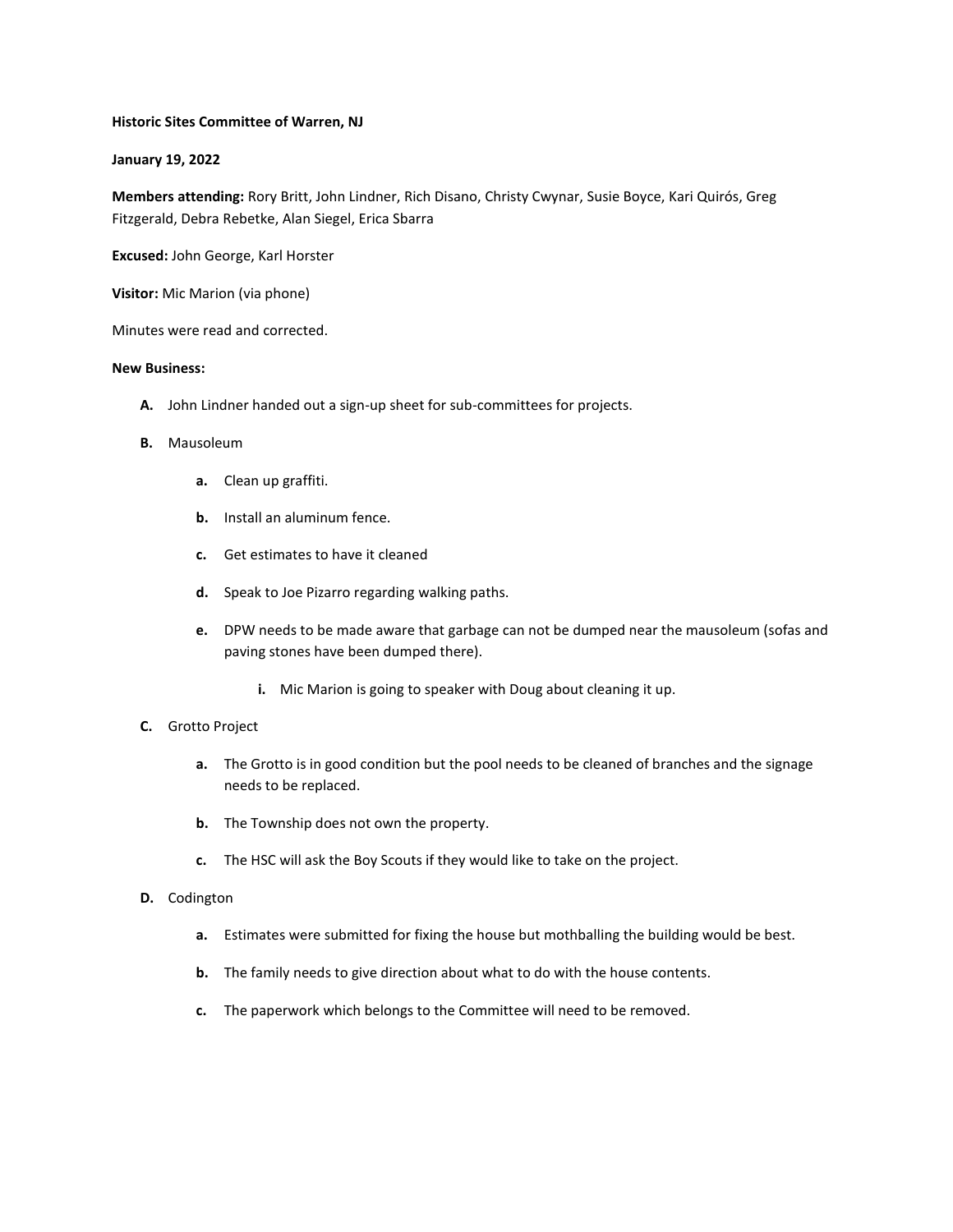#### **E.** Baptist Meeting House

- **a.** Unmarked human remains are scattered around the building and right up against it..
- b. Dendrochronology report
	- i. The wood logs are from all over the place.
	- ii. Core samples from the wood are very specific (some are from 1761 and other are from 1786).
	- iii. The building was most likely dismantled, reassembled, and has changed in size.
	- iv. A teacher in the 1840s wrote the first known history of the church.

## F. Cemeteries

- a. Baptist Meeting House Cemetery
	- i. Post WWII maps were made of the cemetery.
	- ii. Alan and Debra volunteered to help with this project.
- b. Old Church Cemetery
	- i. The fencing was replaced but the signage also needs to be replaced.
- c. Codington Cemetery
	- i. The signage needs to be repaired.
- d. Tucker Cemetery
	- i. The cemetery is in good condition and is not deteriorated or eroded.
		- 1. There isn't any signage the Committee should have a sign made.

#### G. Eggo Mat

- a. Rory agreed to take this project.
- b. Wagner's agreed to have the Eggo Mat reside on their property.
- c. Status of its condition needs to be evaluated.
- d. It should be kept in a barn so that it will not be exposed to the elements.
- e. The Schmaltz shed should also be kept on the Wagner's property.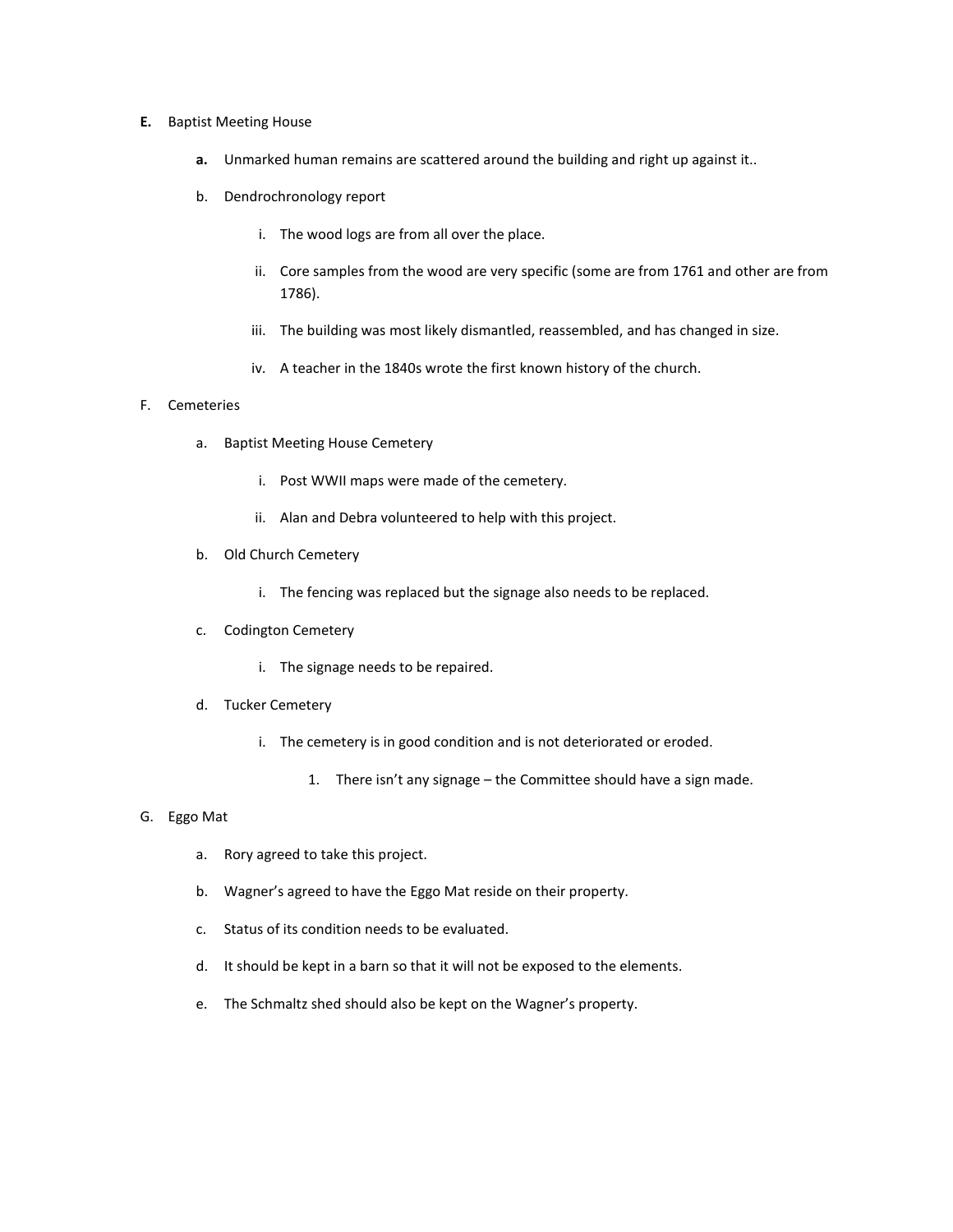#### H. Demo Projects

- a. Greg will start documenting demolitions.
- b. If only one wall remains, it can be considered a remodel, not a demolition.

#### I. Fall Festival

- a. \$121 was made from the book sales and the amount will go into the general fund.
- J. Police 50<sup>th</sup> Anniversary
	- a. An agenda is being put together for the autumn.
	- b. Antique cars will be on display.
- K. King George Inn Signage
	- a. Alan wrote information about the KGI for the sign and a mock-up will be made.
- L. Cleaning
	- a. The Committee was allocated \$3,000 for cleaning in 2022.
	- b. The Committee will find a service and arrange for the cleaning for the Kirch Ford and Baptist Meeting Houses.
	- c. Rich will get estimates. There will be an initial deep cleaning and then periodic basic cleanings afterwards.
	- d. Good cleanings will be done of both buildings before the autumn open houses. (Right now, just the Kirch Ford House will be cleaned as work is still being done at the Baptist Meeting House.)

#### M. Appointments

- a. Aparna Virmani is a new appointment.
- b. Nancy Micou was not reappointed due to a lack of attendance but she is interested in joining the Historical Society.
	- i. Rory will ask Mark Crane to write a thank you letter to Nancy.
- c. The new appointee who was supposed to start at the beginning of 2021 never came to any meetings so he has not been reappointed.
- N. Administration Fees
	- a. Margaret Westfield's fees are currently covered by current grants.
		- i. Rory is continuing to work on grants and will summarize them and their timelines.
		- ii. Local arts and history grants can be requested for up to \$50,000 each.